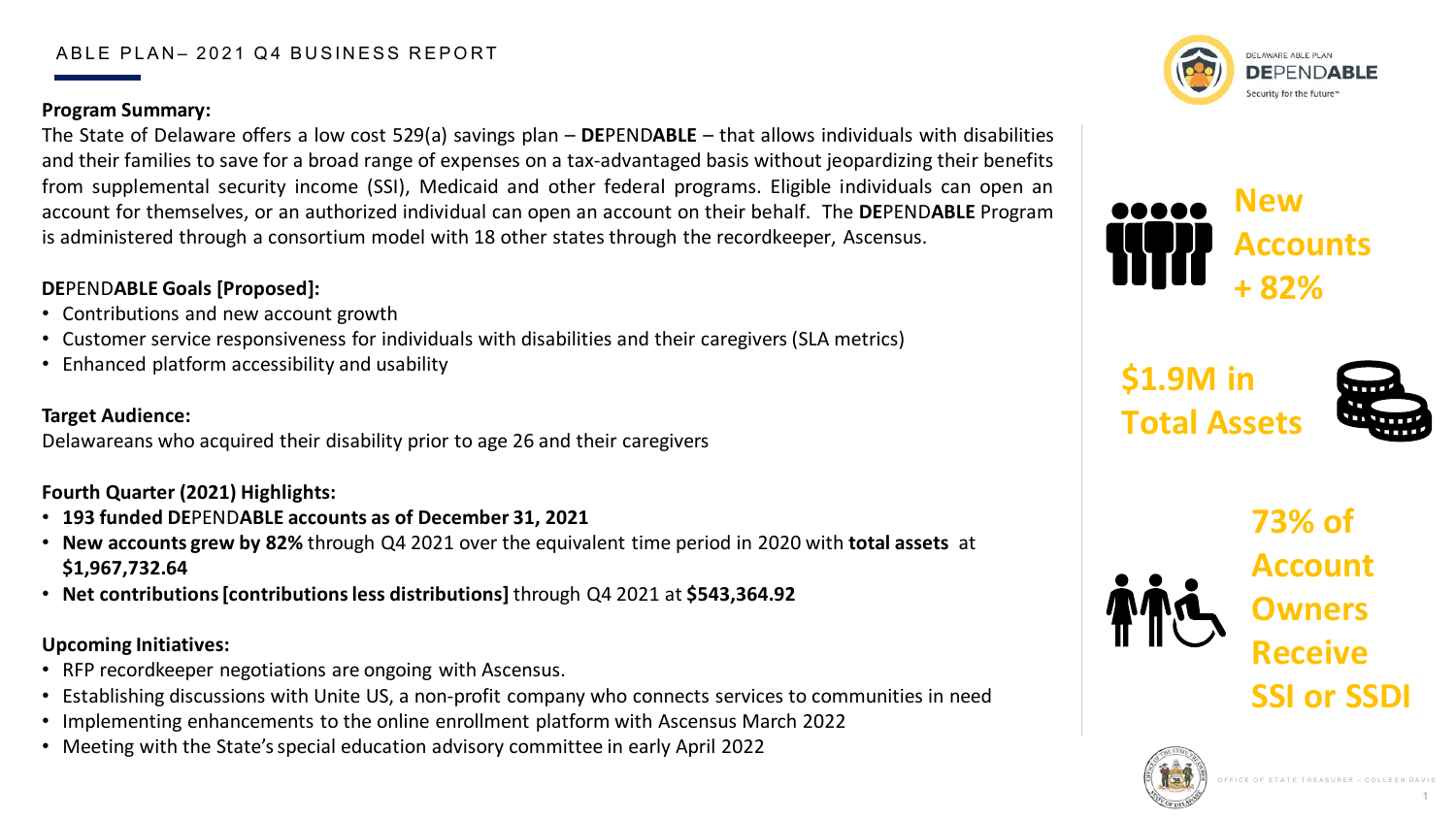# **DE**PEND**ABLE** SAVINGS PLAN STRATEGY DISCUSSION

PLANS MANAGEMENT BOARD

MARCH 2022 MEETING



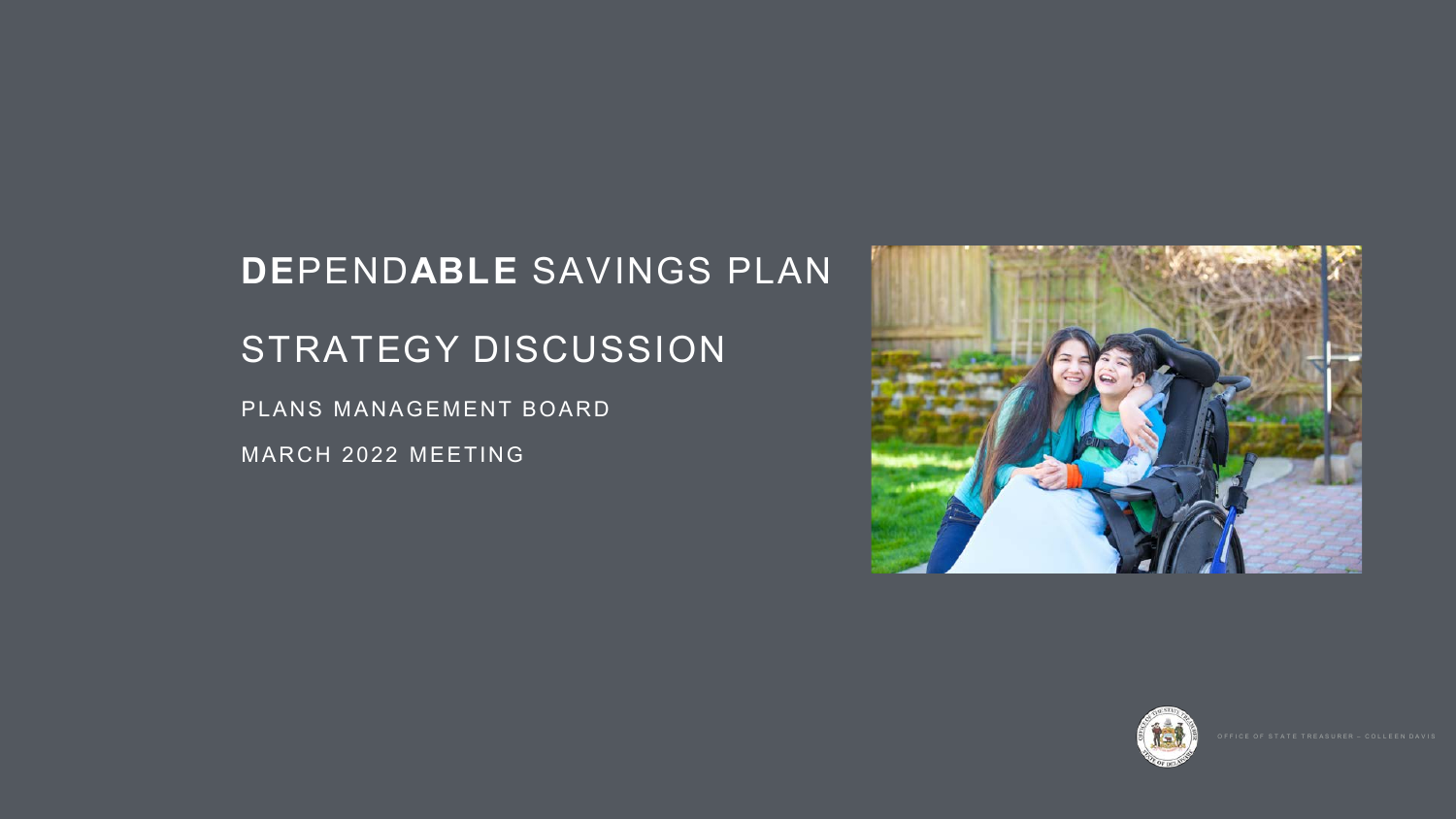





| ntage        | <b>Active Accounts</b> |  |
|--------------|------------------------|--|
| 10.70%       | 3,134                  |  |
| 2.60%        | 822                    |  |
| 4.80%        | 1,516                  |  |
| 9.70%        | 2,757                  |  |
| 25.30%       | 6,031                  |  |
| 4.50%        | 2,801                  |  |
| 4.80%        | 1,449                  |  |
| 3.90%        | 1,204                  |  |
| 1.10%        | 358                    |  |
| 5.70%        | 1,648                  |  |
| 1.70%        | 591                    |  |
| 6.10%        | 1,883                  |  |
| 3.40%        | 1,186                  |  |
| 0.70%        | 217                    |  |
| <u>0.70%</u> | <u> 219</u>            |  |
| 1.10%        | 791                    |  |
| 0.50%        | 258                    |  |
| 0.50%        | 240                    |  |
| 12.20%       | 4,482                  |  |
| 100.00%      | 31,587                 |  |
|              | As of February 1, 2022 |  |

NATIONAL ABLE ALLIANCE PLAN ASSETS

| <b>Legal Plan Name</b>    | <b>Total Assets</b> | <b>Total Assets Percentage</b> | <b>Active Accounts</b> |
|---------------------------|---------------------|--------------------------------|------------------------|
| <b>Illinois ABLE</b>      | \$29,132,649.99     | 10.70%                         | 3,134                  |
| Alaska ABLE Plan          | \$7,124,869.34      | 2.60%                          | 822                    |
| <b>NJ ABLE</b>            | \$13,027,823.72     | 4.80%                          | 1,516                  |
| Minnesota ABLE Plan       | \$26,457,178.66     | 9.70%                          | 2,757                  |
| <b>PA ABLE</b>            | \$69,022,728.16     | 25.30%                         | 6,031                  |
| <b>ABLE Nevada</b>        | \$12,218,628.17     | 4.50%                          | 2,801                  |
| <b>IAble</b>              | \$13,125,038.85     | 4.80%                          | 1,449                  |
| Kansas ABLE Savings Plan  | \$10,726,656.73     | 3.90%                          | 1,204                  |
| <b>RI's ABLE</b>          | \$2,899,874.66      | 1.10%                          | 358                    |
| <b>NC ABLE</b>            | \$15,562,564.66     | 5.70%                          | 1,648                  |
| <b>Montana ABLE</b>       | \$4,677,744.87      | 1.70%                          | 591                    |
| <b>Colorado ABLE</b>      | \$16,772,612.20     | 6.10%                          | 1,883                  |
| <b>INvestABLE Indiana</b> | \$9,378,016.21      | 3.40%                          | 1,186                  |
| DC ABLE                   | \$2,026,428.64      | 0.70%                          | 217                    |
| <b>DEPENDABLE</b>         | \$2,041,144.84      | 0.70%                          | 219                    |
| <b>AR ABLE</b>            | \$3,005,792.33      | 1.10%                          | 791                    |
| <b>Mississippi ABLE</b>   | \$1,254,786.99      | 0.50%                          | 258                    |
| <b>ABLE CT</b>            | \$1,284,685.42      | 0.50%                          | 240                    |
| MI ABLE                   | \$33,225,655.15     | 12.20%                         | 4,482                  |
|                           | \$272,964,879.58    | 100.00%                        | 31,587                 |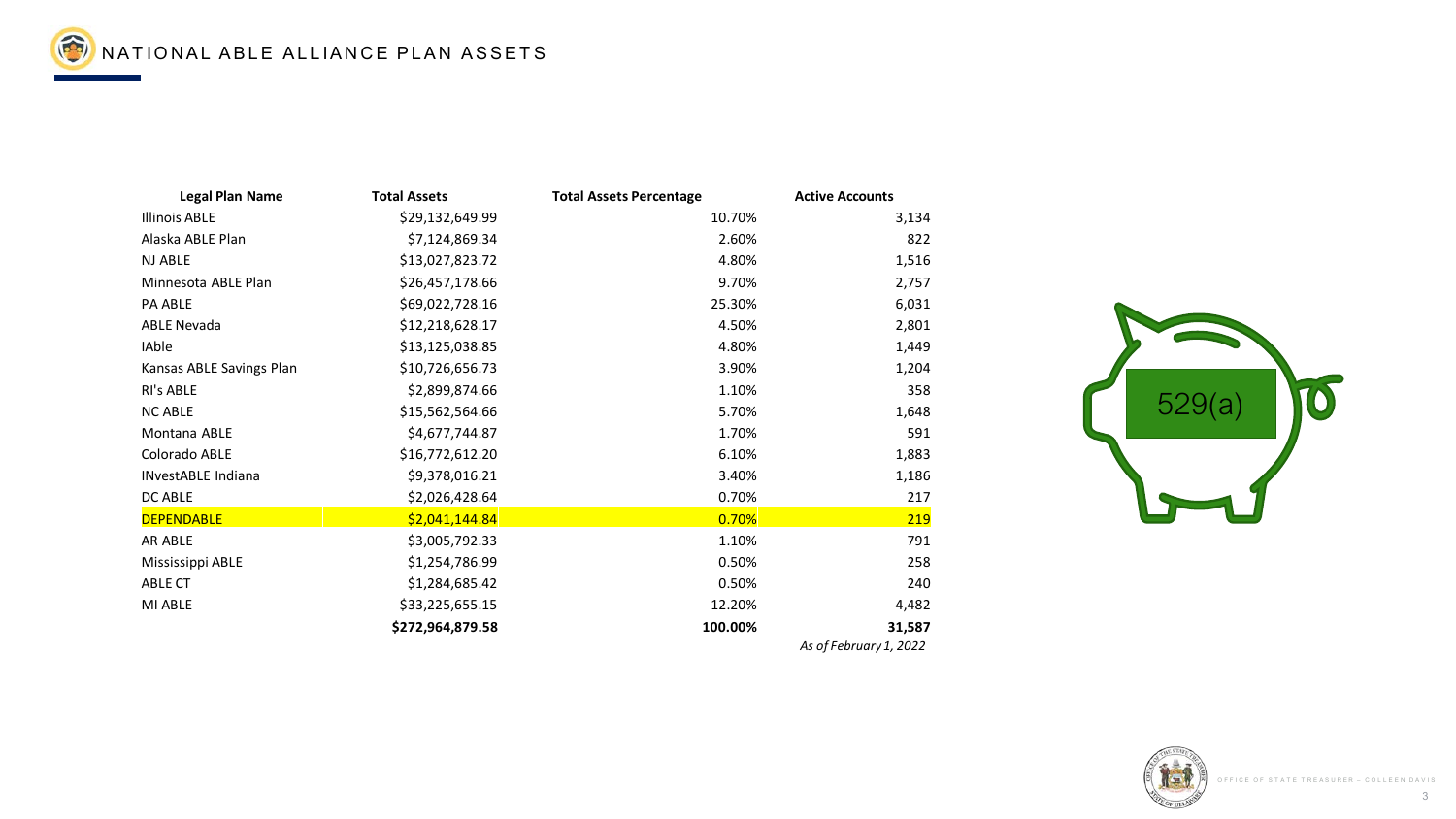

NATIONAL ABLE ALLIANCE CY2022 GROWTH

| <b>Legal Plan Name</b>          | <b>New Accounts MTD</b> | <b>New Accounts QTD</b> | <b>New Accounts YTD</b> |
|---------------------------------|-------------------------|-------------------------|-------------------------|
| <b>Illinois ABLE</b>            | 100                     | 100                     | 100                     |
| Alaska ABLE Plan                | <b>11</b>               | <b>11</b>               | <b>11</b>               |
| <b>NJ ABLE</b>                  | 62                      | 62                      | 62                      |
| Minnesota ABLE Plan             | 61                      | 61                      | 61                      |
| <b>PA ABLE</b>                  | 186                     | 186                     | 186                     |
| <b>ABLE Nevada</b>              | 196                     | 196                     | 196                     |
| <b>IAble</b>                    | 27                      | 27                      | 27                      |
| <b>Kansas ABLE Savings Plan</b> | 30                      | 30                      | 30                      |
| <b>RI's ABLE</b>                | $\overline{9}$          | $\overline{9}$          | $\overline{9}$          |
| <b>NC ABLE</b>                  | 41                      | 41                      | 41                      |
| <b>Montana ABLE</b>             | 12                      | <b>12</b>               | <u>12</u>               |
| <b>Colorado ABLE</b>            | 44                      | 44                      | 44                      |
| <b>INvestABLE Indiana</b>       | 34                      | 34                      | 34                      |
| <b>DC ABLE</b>                  |                         | $\mathbf 1$             | $\overline{\mathbf{1}}$ |
| <b>DEPENDABLE</b>               | 8                       | $\overline{8}$          | $\overline{\mathbf{8}}$ |
| AR ABLE                         | 11                      | 11                      | 11                      |
| Mississippi ABLE                | 16                      | 16                      | 16                      |
| <b>ABLE CT</b>                  | 18                      | 18                      | 18                      |
| <b>MI ABLE</b>                  | 96                      | 96                      | 96                      |
|                                 | 963                     | 963                     | 963                     |
|                                 |                         |                         | As of February 1, 2022  |

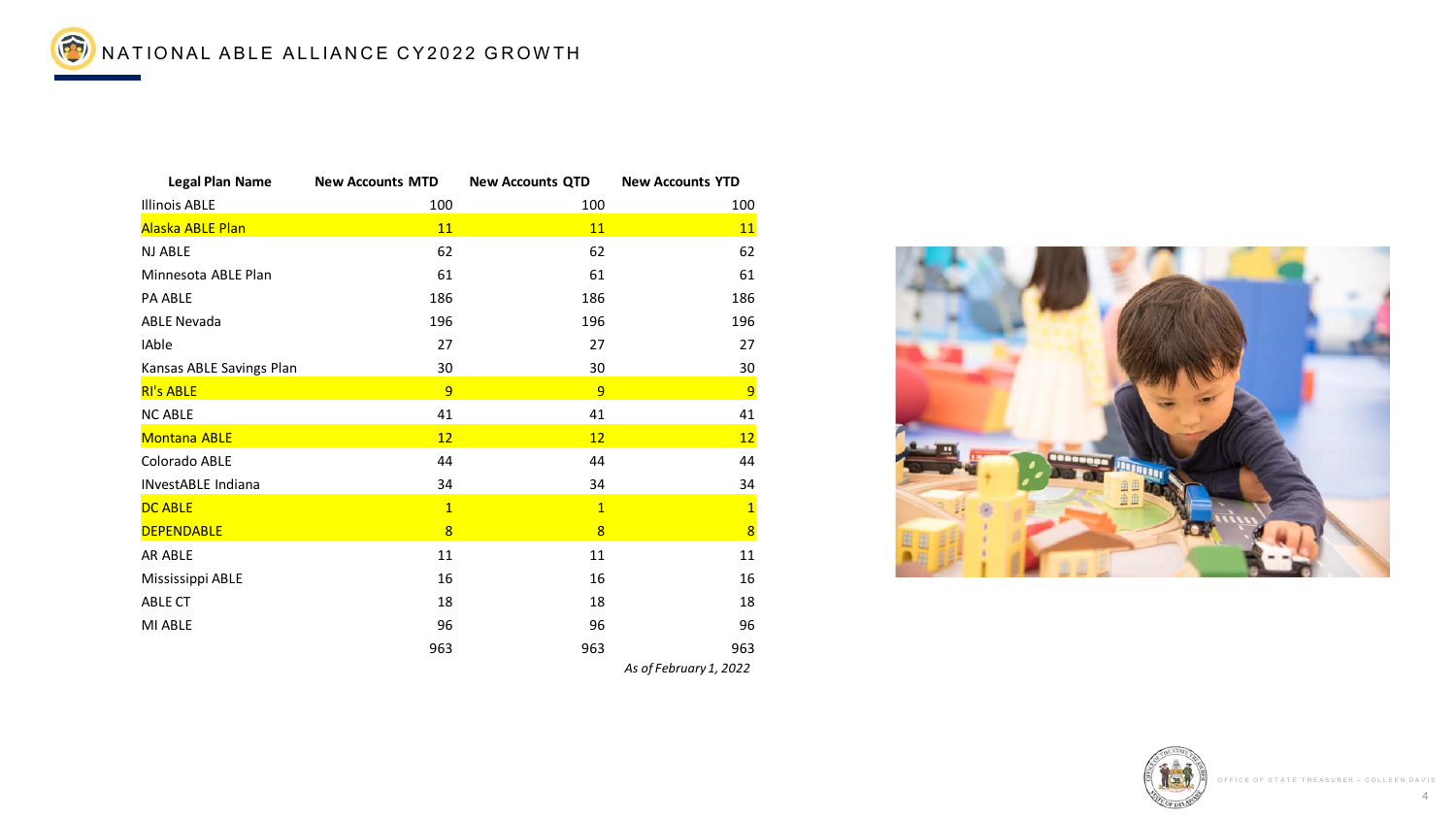# **For the last prior full year (CY2021), the Alliance gathered the following statistics for DE**PEND**ABLE.**

5



*As of January 1, 2022*

# **Considerations**

| <b>Age Group</b>  | <b>Open Accounts</b> |
|-------------------|----------------------|
| $ a)$ 0 - 5       | 5                    |
| $6 - 15$          | 15                   |
| c) 16 - 25        | 56                   |
| d) 26 - 35        | 59                   |
| $(e)$ 36 - 45     | 24                   |
| $46 - 65$         | 40                   |
| $66 - 85$         | 17                   |
| <sup>-</sup> otal | 216                  |

| County            | <b>Open Accounts</b> |
|-------------------|----------------------|
| Out-of-State      | 14                   |
| Kent              | 23                   |
| <b>Sussex</b>     | 31                   |
| <b>New Castle</b> | 148                  |
| Total             | 216                  |
|                   |                      |

| <b>Able Disability Type Description</b>                 | <b>Open Accounts</b> |
|---------------------------------------------------------|----------------------|
| Intellectual disability                                 | 40                   |
| Nervous disorders (including blindness<br>and deafness) | 32                   |
| Developmental disorders (including<br>autism)           | 95                   |
| Congenital anomalies (including Down<br>syndrome)       | 23                   |
| Psychiatric disorders                                   | 18                   |
| <b>Respiratory disorders</b>                            | 3                    |
| Other                                                   | 5                    |
| Total                                                   | 216                  |



- **9.3% of account owners are in the birth through 15 age cohort**
- **156 (72%) account owners receive SSI or SSDI**
- **Individuals with developmental disabilities (44%), intellectual disabilities (19%) and nervous disorders (15%) are the primary account owners**





|                                     | Open<br><b>Accounts</b> |
|-------------------------------------|-------------------------|
| <b>Able Eligibility Code Desc</b>   |                         |
| The Account Owner is eligible for   |                         |
| Social Security Disability benefits | 80                      |
| The Account Owner is eligible for   |                         |
| Supplemental Security Income        |                         |
| benefits                            | 76                      |
| The Account Owner has eligibility   |                         |
| established by a disability         |                         |
| certification                       | 60                      |
| Total                               | 216                     |
|                                     |                         |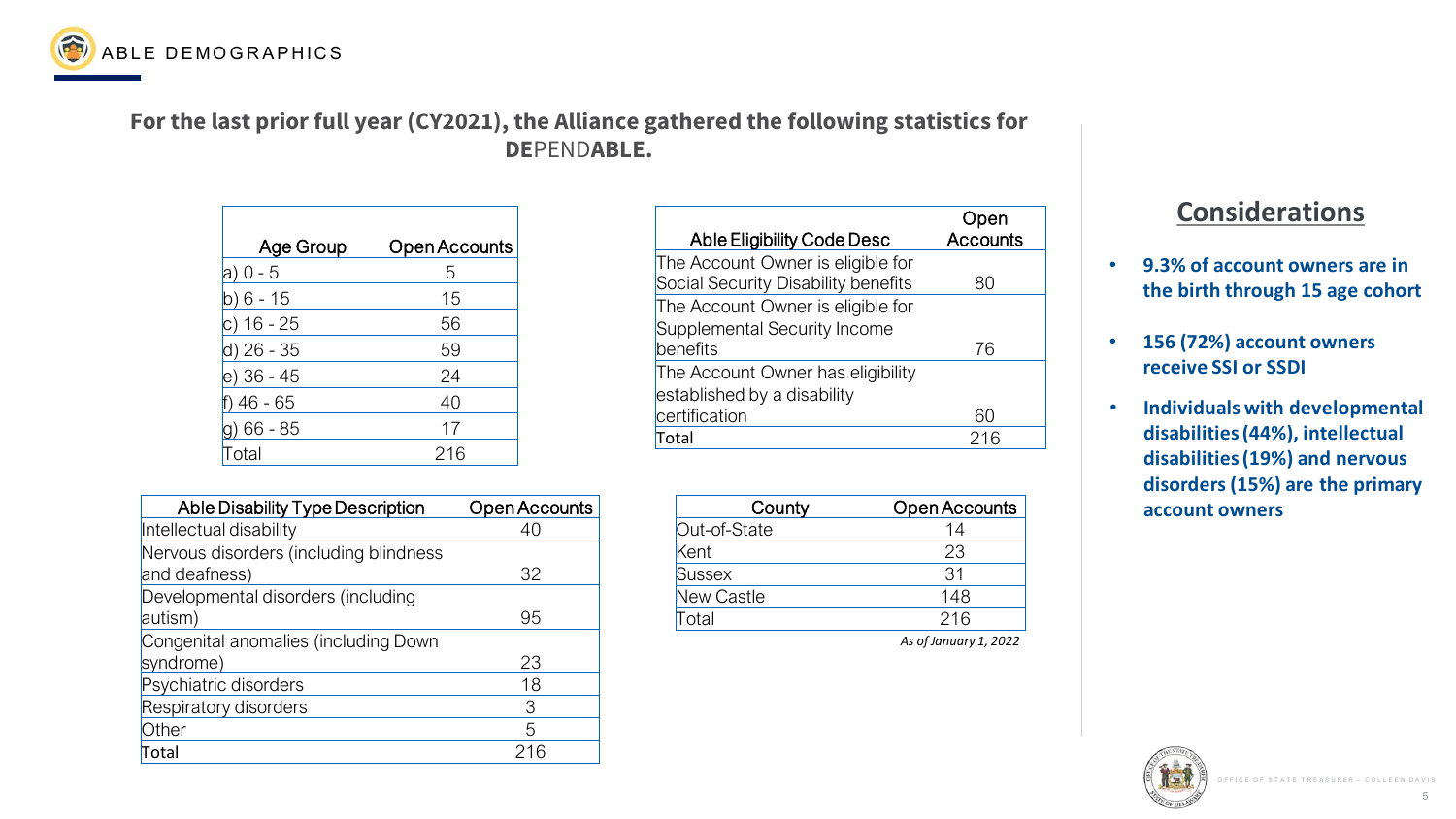# **The DE**PEND**ABLE Plan offers a range of investment options to match both participant goals and risk tolerance.**

### *Checking Option*

*- Fifth Third Bank*

*Risk Based Investment Options (Index funds currently administered by Vanguard, Schwab, iShares and Blackrock)*

- *Aggressive Option*
- *Moderately Aggressive Option*
- *Growth Option*
- *Moderate Option*
- *Moderately Conservative Option*
- *Conservative*



Resources | Gift Givers | FAQs | About Us | Contact Us

# Saving is easier with help from family and friends

GweaGft Enter Ugift Code

Add another code



6



- **The checking option (28% of positions) remains the most popular feature of the DEPENDABLE plan, though funds are relatively evenly distributed between growth, checking and moderate options.**
- **Ugift contributions are tracked in contrast to other forms of deposits and account for 1.7% of DEPENDABLE contributions in the current calendar year.**





# **Paths to Independence**

| <b>Fund Name</b>                       | <b>Funded</b><br><b>Positions</b> | <b>Total Assets</b> |
|----------------------------------------|-----------------------------------|---------------------|
| <b>Growth Option</b>                   | 53                                | \$362,475.68        |
| <b>Checking Option</b>                 | 93                                | \$361,419.65        |
| <b>Moderate Option</b>                 | 37                                | \$340,344.95        |
| <b>Aggressive Option</b>               | 35                                | \$277,729.56        |
| <b>Moderately Aggressive</b><br>Option | 44                                | \$268,148.33        |
| <b>Conservative Option</b>             | 44                                | \$199,655.22        |
| <b>Moderately Conservative</b>         |                                   |                     |
| Option                                 | 32                                | \$157,959.24        |
| Total                                  | 338                               | \$1,967,732.64      |

Ugift account feature provides an easy way to allow friends and family to contribute to ABLE accounts with a unique code

### **How Ugift works**

With Ugift you can give a truly meaningful gift: money for the future. This convenient service lets you contribute to a loved one's ABLE savings account with a unique code.



笏

闣 Transfer money easily and securely

Contribute electronically or by mail

### **What is ABLE?**

The Achieving a Better Life Experience Act (ABLE) of 2014 allows people living with disabilities and their families to save for disability-related expenses on a taxdeferred basis - without limiting their ability to take advantage of needs-based benefits.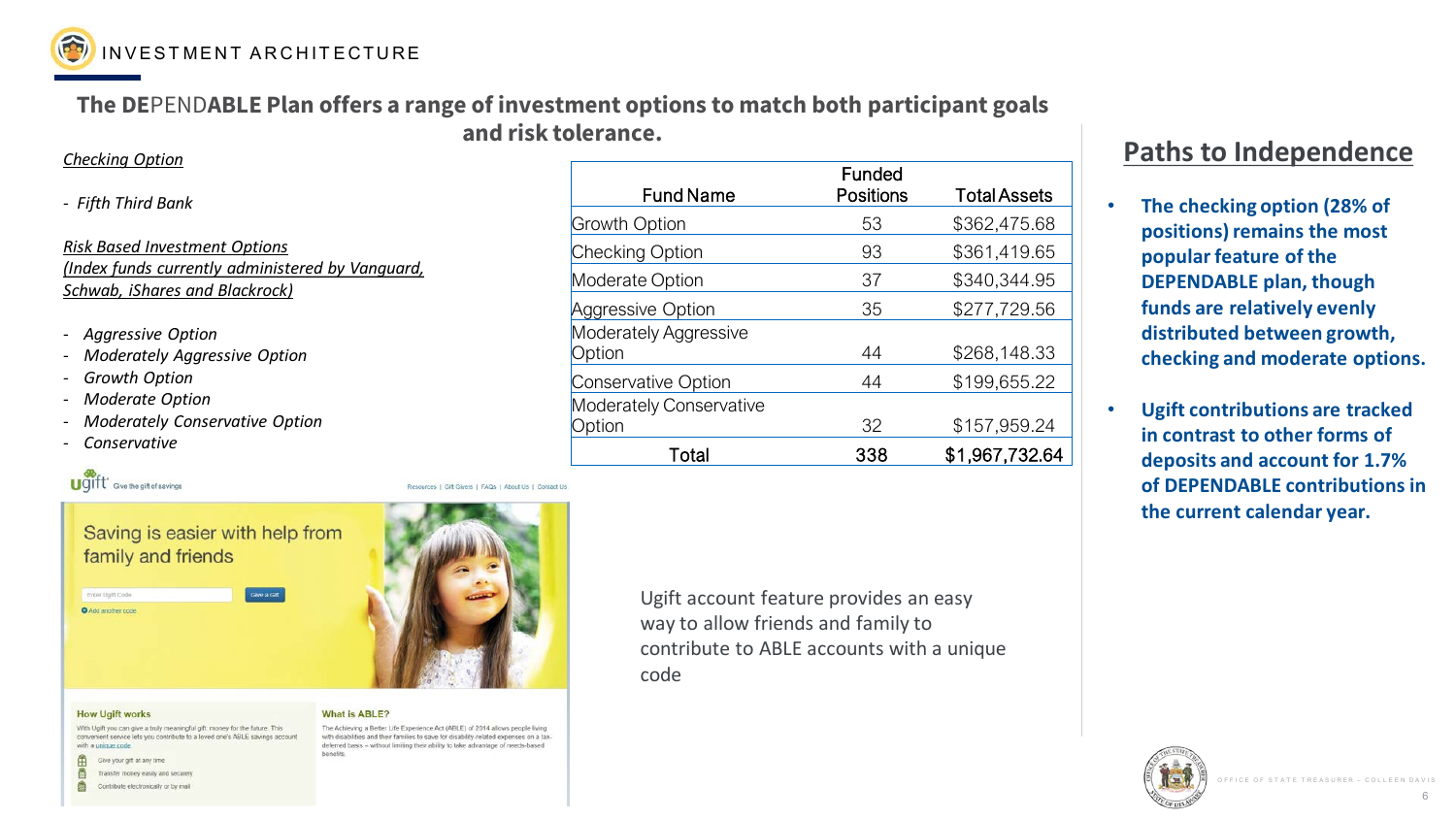



| <b>STRENGTHS</b>                                                                                                                                                                                                                                                                                                                                                                                                                                                                                                                                                                                                   | <b>WEAKNESS</b>                                                                                                                                                                                                                                                                |
|--------------------------------------------------------------------------------------------------------------------------------------------------------------------------------------------------------------------------------------------------------------------------------------------------------------------------------------------------------------------------------------------------------------------------------------------------------------------------------------------------------------------------------------------------------------------------------------------------------------------|--------------------------------------------------------------------------------------------------------------------------------------------------------------------------------------------------------------------------------------------------------------------------------|
| Enrollment growth<br>Simplified investment architecture<br>Public benefits protection<br>Participation in ABLE Alliance with equal decision-making authority<br>as larger states<br>• Seven tiers of funding choices based on risk tolerance and needs of<br>the account owners<br><b>Fee Transparency</b><br>Collaboration and engage of key nonprofit partners (e.g., Autism<br>Delaware, Easter Seals, Down Syndrome Association)<br>Collaboration with key government agencies (e.g., Social Security,<br>Vocational Rehabilitation, Developmental Disabilities, Medicaid)<br>Plans Management Board oversight | Lack of dedicated personnel or contractual res<br>New type of investment plan with limited bran<br>Protects assets but not income against means<br>Serves a small subset of the total population b<br>/asset-based factors<br>Age limitation for those that acquired their dis |
| <b>OPPORTUNITIES</b>                                                                                                                                                                                                                                                                                                                                                                                                                                                                                                                                                                                               | <b>THREATS</b>                                                                                                                                                                                                                                                                 |
| • Tax deduction<br>Research 2-3 peer states who have grown at a faster pace than<br>Delaware to determine factors that contribute to success<br>Passage of the federal ABLE age adjustment act<br>Request additional resources to be dedicated to the Delaware plan<br>through State's budgeting process<br>Focus on targeted outreach to key cohorts based on DEPENDABLE<br>data sets (i.e., caregivers for the birth to 15 population, those with<br>nervous/psychiatric disabilities, Kent/Sussex counties)<br>Ugift contribution campaign                                                                      | Medicaid/Social Security reform<br>Lack of personal retirement/financial planning<br>Competing products (e.g, Miller Trust)<br>Keeping fees competitive for a relatively small<br>administrator<br>Inflation<br><b>Market volatility</b>                                       |

### WEAKNESSES

- dedicated personnel or contractual resources within OST
- pe of investment plan with limited brand exposure
- is assets but not income against means testing for public benefit programs a small subset of the total population based on age/disability/public support
- based factors
- itation for those that acquired their disability after 26<sup>th</sup> birthday

- id/Social Security reform
- personal retirement/financial planning and fear/procrastination
- ting products (e.g, Miller Trust)
- the fees competitive for a relatively small financial product under a plan itrator
- 
- volatility

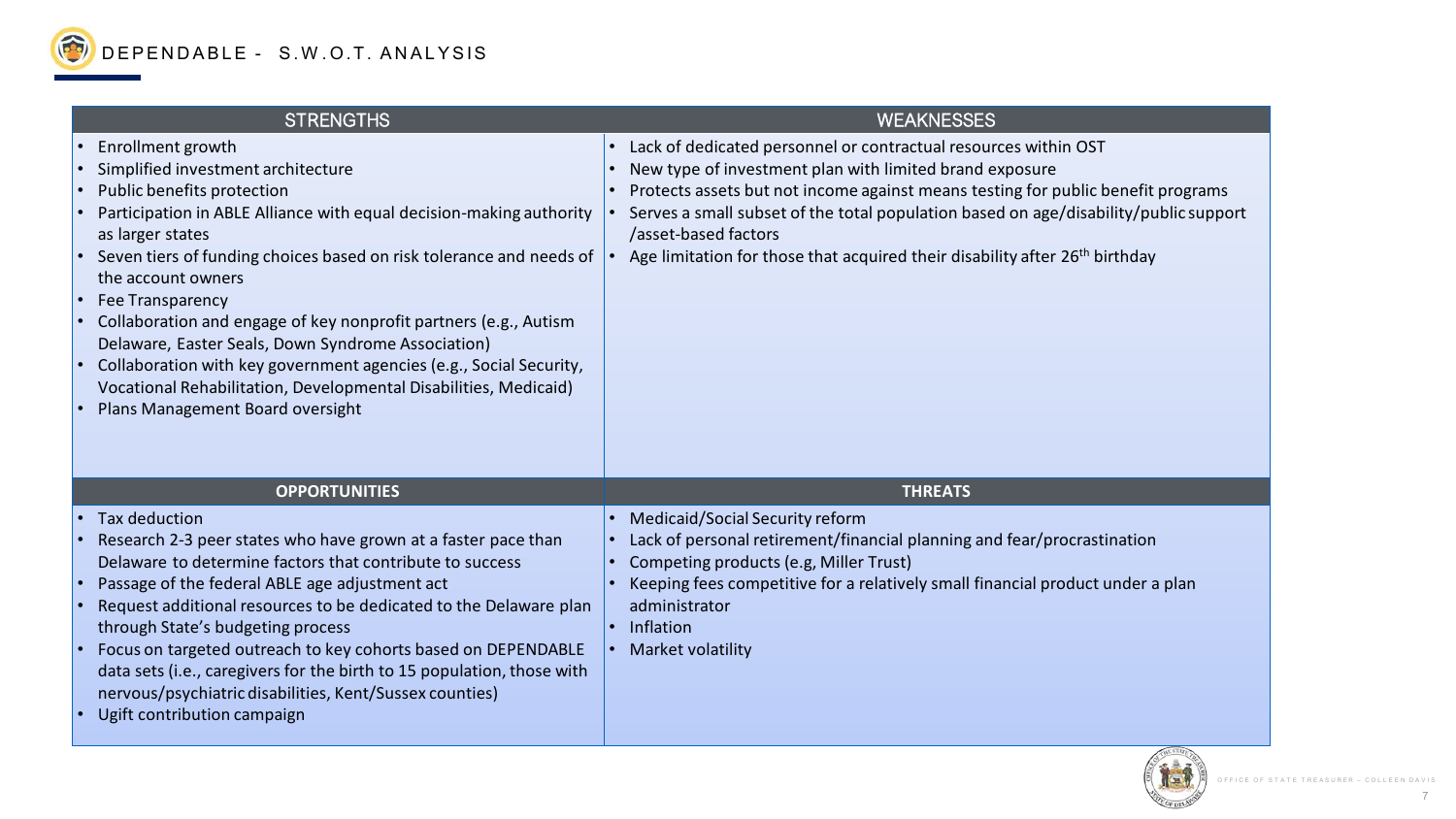





# EVALUATE AND ESTABLISH PEER STATE BENCHMARKS



# ENHANCE OPERATIONAL RESOURCES



# TARGETED MARKETING AND OUTREACH